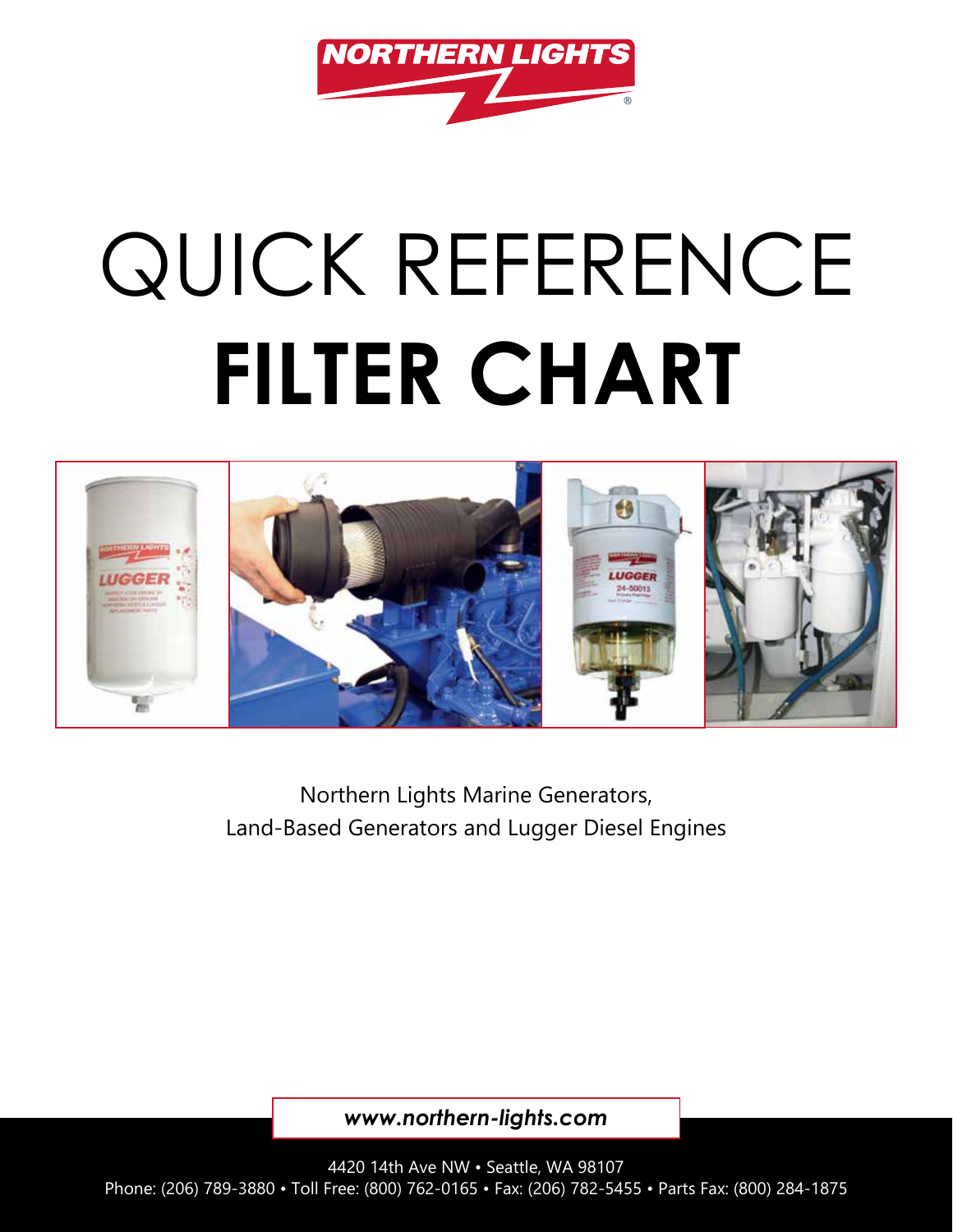| <b>GENSET MODEL</b>                                              | OIL          | <b>FUEL</b>                                    | <b>AIR</b>                                 | <b>COOLANT</b> |
|------------------------------------------------------------------|--------------|------------------------------------------------|--------------------------------------------|----------------|
| M643, M673                                                       | 24-08001     | 24-52020                                       | 24-28300                                   | N/A            |
| M673L                                                            | 24-08001     | 24-52020                                       | 24-28002                                   | N/A            |
| M673L2, M673L3, M673LD2, M673LD3                                 | 24-08001     | 24-52020                                       | 24-28003                                   | N/A            |
| M753, M753G, M753K, M753W                                        | 24-02002     | 24-52020 (spin-on)                             | 24-22003                                   | N/A            |
| M753W2                                                           | 24-02002     | 24-52020 (spin-on)                             | 24-28602                                   | N/A            |
|                                                                  |              | 24-52259 (box)                                 | 24-20001                                   | N/A            |
| M773L, M773LW2, M773LW3                                          | 24-02002     | 24-52020                                       | 24-28602                                   | N/A            |
|                                                                  | 24-02002     | 24-52020 (spin-on)                             |                                            | N/A            |
| M843                                                             |              | 24-52259 (box)                                 | 24-22003                                   | N/A            |
| M843N, M843JK, M843NK, M843NW                                    | 24-02002     | 24-52020                                       | 24-23100<br>24-231022                      | N/A<br>N/A     |
| M843NK2, M843NW2, M844NK2, M844NW2, M844LK2,<br>M844NW2, M844NW3 | 24-02002     | 24-52020                                       | 24-22009                                   | N/A            |
| M/ML844, M/ML844L, M/ML844K, M/ML844LK, M844W,<br>M844LW         | 24-02002     | 24-52020                                       | 24-28101                                   | N/A            |
| M844W2, M844W3, M844LW2, M844LW3                                 | 24-02002     | 24-52020                                       | 24-22009                                   | N/A            |
| M854A                                                            | 24-02202     | 24-52259                                       | 24-22006                                   | N/A            |
| M854B                                                            | 24-02202     | 24-52020 (spin-on)<br>24-52259 (box)           | 24-22006<br>24-21003                       | N/A<br>N/A     |
| M439Q, M439D, M445D, M445Q                                       | 24-00000     | 24-510053<br>24-52259 (box)                    | 24-21003<br>24-21000                       | N/A<br>N/A     |
| M864K, M864W, M864W3                                             | 24-02002     | 24-52020                                       | 24-28701                                   | N/A            |
| M944W, M944W3                                                    | 24-01201     | 24-51201                                       | 24-21202                                   | N/A            |
| M944T                                                            | 24-01201     | 24-51201                                       | 24-21003                                   | N/A            |
| M/ML964                                                          | 24-05401     | 24-52020                                       | 24-25401                                   | N/A            |
| M984, M984W                                                      | 24-05401     | 24-52020                                       | 24-25402                                   | N/A            |
| <b>MP445D</b>                                                    | 24-01002     | 24-510053                                      | 24-21003                                   | N/A            |
| MP445T, MP668T                                                   | 24-01002     | 24-51005                                       | 24-21000                                   | N/A            |
| M4219, M4239, M4276,                                             | 24-00000     | 24-52259                                       | 24-21000                                   | N/A            |
| M1064D                                                           | 24-09501     | 24-51005 <sup>3</sup>                          | 24-21003                                   | N/A            |
| M439T, M445T                                                     | 24-00000     | 24-510053<br>24-52259 (box)                    | 24-21000                                   | N/A<br>N/A     |
| M668Q, M668D                                                     | 24-00000     | 24-510053<br>24-52259 (box)                    | 24-21003                                   | N/A            |
| M668T                                                            | 24-00000     | 24-510053<br>24-52259 (box)                    | 24-21000                                   | N/A            |
| M1064T1                                                          | 24-09501     | 24-510053                                      | 24-21000                                   | N/A            |
| M6108                                                            | 24-05701     | 24-54808                                       | 24-21000                                   | 24-14802       |
| M1064H                                                           | 24-09501     | RE509208 <sup>2</sup><br>RE509031              | 24-21000                                   | N/A            |
| M1066T, M1064T2, M1064A, M1066A1 @ 60 Hz                         | 24-09501     | RE509031                                       | 24-21000                                   | N/A            |
| M1066A1 @ 50 Hz, M1066A2, M1066A3                                | 24-09501     | RE67901<br>RE5092082                           | 24-21000                                   | N/A            |
| M1066H                                                           | 24-09501     | RE509032                                       | 24-21000                                   | N/A            |
| M1064T2MCA, M1066TMCA                                            | 24-09501     | RE509036 <sup>2</sup><br>RE509031              | 24-21000                                   | N/A            |
| M1066HMCA                                                        | 24-09501     | RE509032<br>RE509036 <sup>2</sup>              | 24-21000                                   | N/A            |
| M1166AMCA                                                        | RE509672     | RE503676<br>RE504628 <sup>2</sup>              | 24-21000                                   | N/A            |
| M1064H.2SR                                                       | 24-09501     | RE509208<br>RE5090312                          | 24-21000                                   | N/A            |
| M6466                                                            | 24-01000     | 24-52259                                       | 24-21000                                   | N/A            |
| M6076                                                            | RE57394      | 24-52259                                       | 24-21000                                   | N/A            |
| M6125QT, M6125QA                                                 | 24-04801     | 24-54808                                       | 24-210004                                  | 24-14802       |
| M6125T, M6125A                                                   | 24-04801     | 24-54808                                       | 24-248024                                  | 24-14802       |
| M6125H2                                                          | 600-211-1340 | 600-319-3550 (Final)<br>600-319-4540 (Primary) | 24-26805 (Air)<br>24-26816 (Oil Separator) | N/A<br>N/A     |
| M6140A                                                           | 24-04801     | 24-55001                                       | 24-250024                                  | 24-15001       |
| M1276A, M1276A1, M1276A2                                         | RE58935      | RE507284                                       | 24-268055<br>24-26808                      | N/A            |
| M6170A                                                           | 24-04801     | 24-55001                                       | 24-249084                                  | 24-15001       |
| M1305A12, M1305A13, M1305A22, M1305A35, M1305A23,                |              |                                                |                                            |                |
| M1305A12 M1305A22, M130533, M1308A22, M1308A43, M1308A42         | C/F          | C/F                                            | C/F                                        | C/F            |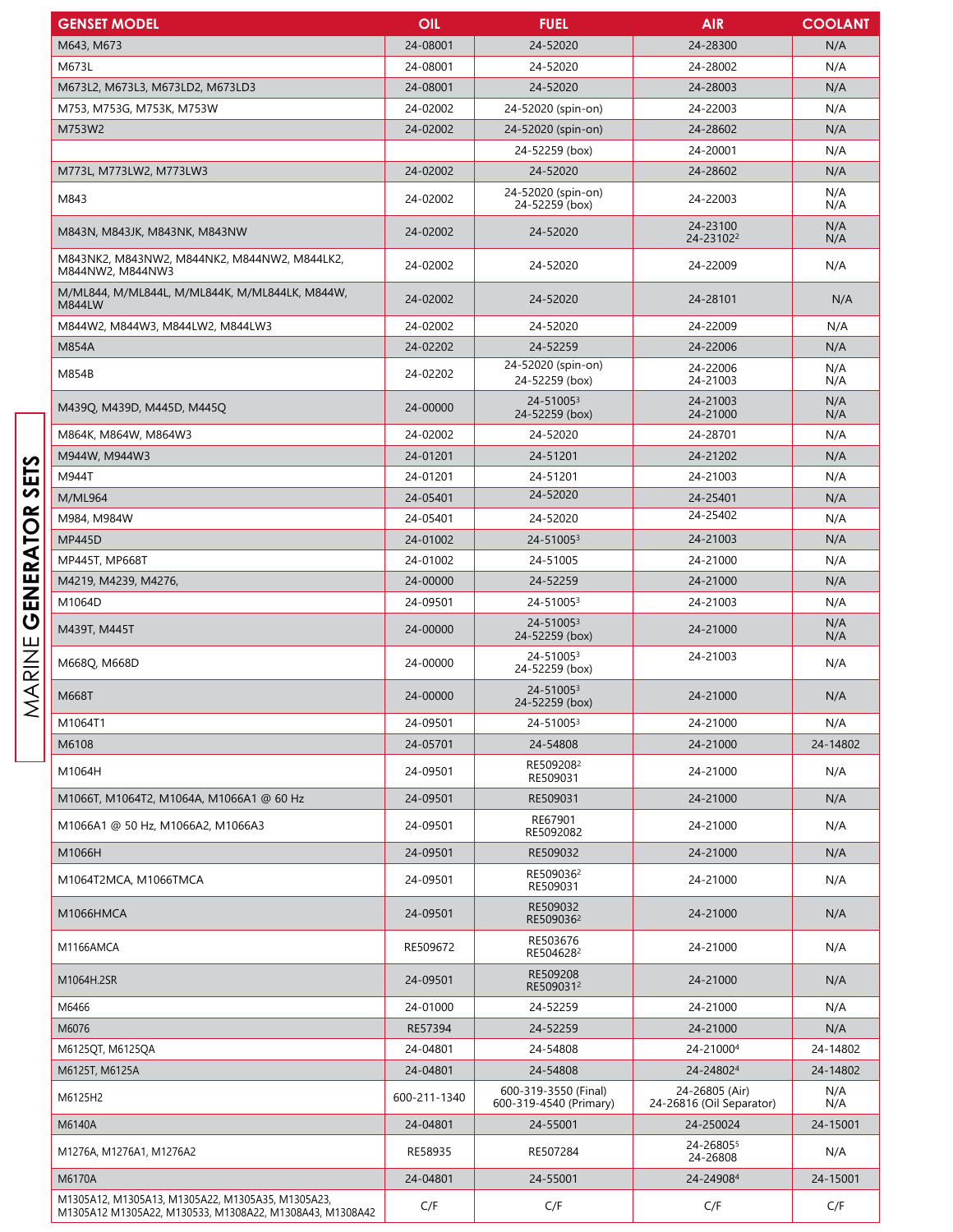| <b>GENSET MODEL</b>                                         | <b>OIL</b>           | <b>FUEL</b>                                    | <b>AIR</b>                                              | <b>COOLANT</b> |
|-------------------------------------------------------------|----------------------|------------------------------------------------|---------------------------------------------------------|----------------|
| M16C, M20CL, M20CR                                          | 24-02002             | 24-52020                                       | 24-28401                                                | N/A            |
| M20C, M30C, M30CS, M32C, M33C                               | 24-05401             | 24-52020                                       | 24-20001                                                | N/A            |
| M30CW, M30CW3                                               | 24-01201             | 24-51201                                       | 24-20001                                                | N/A            |
| <b>M38CR2</b>                                               | 24-01201             | 24-51201                                       | 24-21003                                                | N/A            |
| M40C                                                        | 24-00000             | 24-510053<br>24-52259 (box)                    | 24-20001                                                | N/A            |
| MP40C, M40C2, M60C2                                         | C/F                  | C/F                                            | 24-20001                                                | N/A            |
| MP55C, MP65C, MP80C, MP99C                                  | 24-01002             | 24-510053                                      | 24-21000                                                | N/A            |
| M55C, M60C, M65C, M80C, M99C                                | 24-00000             | 24-510053<br>24-52259 (box)                    | 24-21000                                                | N/A            |
| M65C2, M99C2                                                | 24-09501             | RE509031                                       | 24-21000                                                | N/A            |
| <b>MP150C</b>                                               | RE57394              | RE503676<br>RE5064282                          | 24-21000                                                | N/A            |
| M150C2, M175C2                                              | RE509672             | RE503676<br>RE506428 <sup>2</sup>              | 24-21000                                                | N/A            |
| L439, L439T, L668D, L668T                                   | 24-00000             | 24-51005 (ring clamp)<br>24-52259 (box)        | 24-21000                                                | N/A            |
| L984D                                                       | 24-05401             | 24-52020                                       | 24-25401                                                | N/A            |
| L944D                                                       | 24-01201             | 24-51201                                       | 24-21202                                                | N/A            |
| LP445T, LP668D, LP668T                                      | 24-01002             | 24-510053                                      | 24-21000                                                | N/A            |
| <b>LP445D</b>                                               | 24-01002             | 24-510053                                      | 24-21003                                                | N/A            |
| L4219, L4239, L4276                                         | 24-00000             | 24-52259                                       | 24-21000                                                | N/A            |
| L1064D, L1064T1                                             | 24-09501             | 24-51005                                       | 24-21000                                                | N/A            |
| L1064A                                                      | 24-09501             | RE509031                                       | 24-21000                                                | N/A            |
| L1066T                                                      | 24-09501             | RE509031                                       | 24-21000                                                | N/A            |
| L1066A                                                      | 24-09501<br>24-09501 | RE67901<br>RE5092082                           | 24-21000                                                | N/A            |
| L1066H                                                      | 24-09501             | RE509032<br>RE509036 <sup>2</sup>              | 24-25002                                                | N/A            |
| L1276                                                       | RE58935              | RE507284                                       | 24-268055                                               | 24-26808       |
| L6108A                                                      | 24-05701             | 24-54808                                       | 24-25701                                                | 24-14802       |
| L6108A2                                                     | 24-05701             | 24-54808                                       | 24-25706 (disposable)<br>24-25706 (cleanable)           | 24-14802       |
| L6414                                                       | 24-00000             | 24-52259                                       | 24-21000                                                | N/A            |
| L6466                                                       | 24-01000             | 24-52259                                       | 24-21000                                                | N/A            |
| L6125A                                                      | 24-04801             | 24-54808                                       | 24-26804 (disposable)<br>24-14802 (cleanable)           | 24-14802       |
| L6125H2                                                     | 600-211-1340         | 600-319-3550 (Final)<br>600-319-4540 (Primary) | 24-26805 (Air)<br>24-26816 (Oil Separator)              | N/A<br>N/A     |
| L6140A                                                      | 24-04801             | 24-55001                                       | 24-250024                                               | 24-15001       |
| L6170A                                                      | 24-04801             | 24-55001                                       | 24-249084                                               | 24-15001       |
| <b>NL368</b>                                                | 24-07301             | 124550-55700                                   | 24-27301                                                | N/A            |
| <b>NL374</b>                                                | 24-07301             | 124550-55700                                   | 24-27301                                                | N/A            |
| <b>NL643</b>                                                | 24-08001             | 360720020                                      | 408620002                                               | N/A            |
| <b>NL673</b>                                                | 24-08001             | 360720020 (cartridge)                          | 408620002                                               | N/A            |
| <b>NL673L</b>                                               | 24-08001             | 24-52020<br>360720020 (cartridge)              | 408620002 (steel housting)<br>24-27301(plastic housing) | N/A            |
| NL673L2, NL673L3                                            | 24-08001             | 24-52020                                       | 24-27301                                                | N/A            |
| NL753, NL753G, NL753K                                       | 24-02002             | 24-52020 (spin-on)                             | 314531124                                               | N/A            |
| NL753W2, NL753LW3                                           | 24-02002             | 24-52020                                       | 24-27301                                                | N/A            |
| NL382K, NL382W                                              | 24-07301             | 24-57304                                       | C/F                                                     | N/A            |
| NL484, NL484K, NL488, NL488K                                | 24-07301             | 24-57304                                       | 24-27302                                                | N/A            |
| NL488K2, NL488W2                                            | 24-07301             | 24-57304                                       | 24-28501                                                | N/A            |
| <b>NL854B</b>                                               | 24-02202             | 24-52020 (spin-on)<br>24-52259 (box)           | 314531128                                               | N/A            |
| NL843N, NL843NK, NL844, NL844L, NL844K, NL844LK             | 24-02002             | 24-52020 (spin-on)                             | 314531127                                               | N/A            |
| NL843NW2, NL843NW3, NL844W2, NL844W3,<br>NL844LW3, NL844LW3 | 24-02002             | 24-52020                                       | 24-27302                                                | N/A            |

C-SERIES GENERATOR SETS

**LUGGER PROPULSION ENGINES** 

**GENERATOR SETS LUGGER PROPULSION ENGINES** C-SERIES GENERATOR SESSES SESSES LAND-BASED GENERATOR SETS LAND-BASED